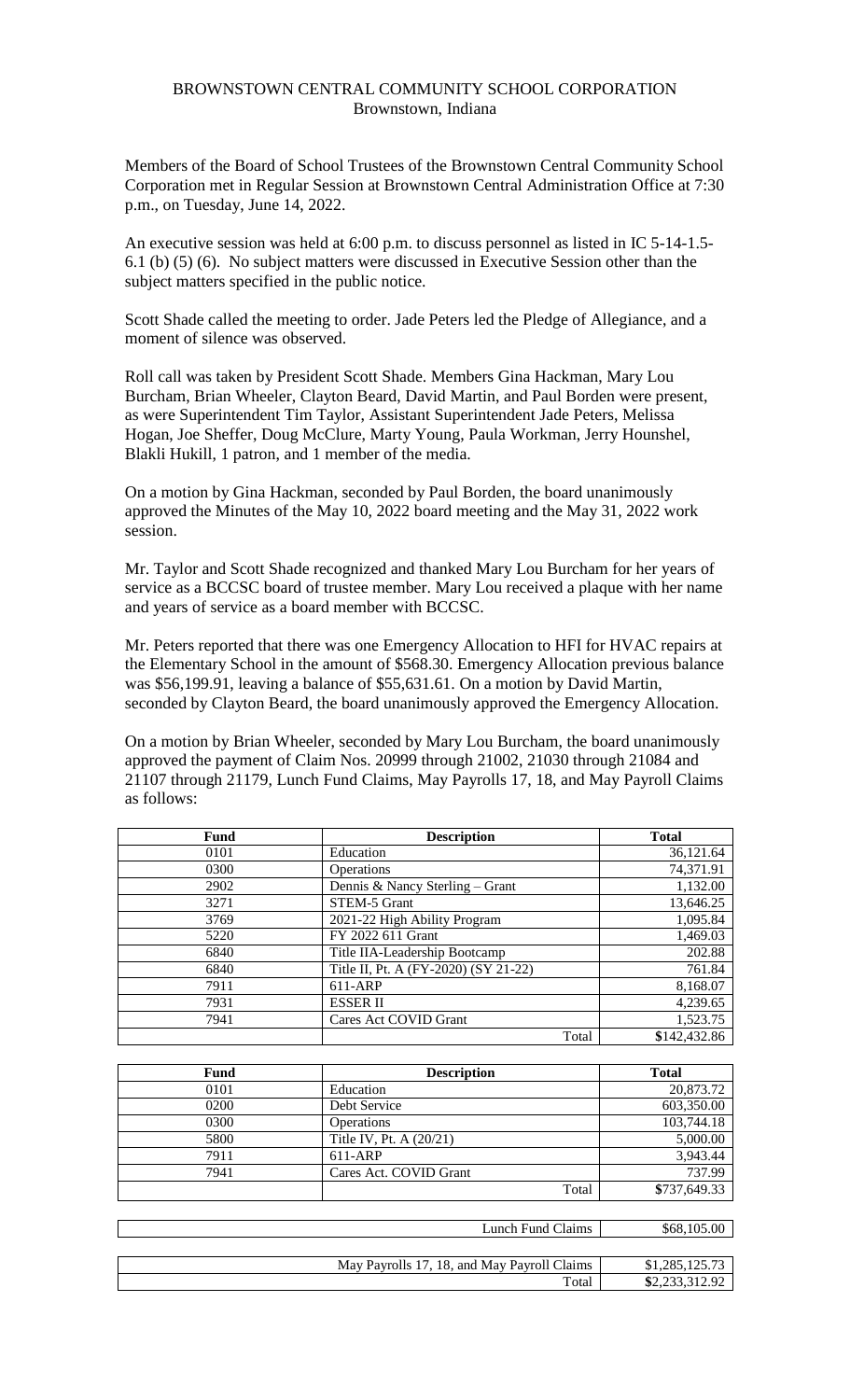Minutes of Meeting June 14, 2022 Page 2

Mr. Peters then went over the Monthly Budget and Extra-Curricular Reports.

On a motion by Gina Hackman, seconded by Mary Lou Burcham, the board unanimously approved the following Field Trip Requests:

| Date                | Organization                   | <b>Destination</b>                                           | No. of<br><b>Chaperones</b> | No. of<br><b>Students</b> |
|---------------------|--------------------------------|--------------------------------------------------------------|-----------------------------|---------------------------|
| June 14-16,<br>2022 | <b>BCHS FFA</b>                | Indianapolis, IN<br>(State Convention)                       |                             | 4                         |
| July 10-16,<br>2022 | <b>BCHS</b> Choir              | Tiffin, Ohio<br>(Show Choir of America)                      | $\mathfrak{D}$              | 7                         |
| Aug. 2, 2022        | <b>BCHS FFA</b>                | Santa Claus, IN<br>(Officer Retreat)                         | 1                           | $\overline{7}$            |
| Aug. 6, 2022        | <b>BCHS FFA</b>                | Indianapolis, IN<br>(State Fair)                             |                             | 10                        |
| Aug. 24, 2022       | <b>BCHS</b> Student<br>Council | <b>Brownstown Park</b><br>(Teamwork/Leadership)<br>Training) | $\mathfrak{D}$              | $20 - 30$                 |
| Aug. 24, 2022       | <b>BCMS</b> YoJack             | <b>Jackson County</b>                                        |                             | $6 - 12$                  |
| Sept. 28, 2022      | <b>BCMS</b> YoJack             | <b>Jackson County</b>                                        |                             | $6 - 12$                  |
| Oct. 26, 2022       | <b>BCMS</b> YoJack             | <b>Jackson County</b>                                        |                             | $6 - 12$                  |
| Nov. 9, 2022        | <b>BCMS</b> YoJack             | <b>Jackson County</b>                                        |                             | $6 - 12$                  |
| Dec. 7, 2022        | <b>BCMS YoJack</b>             | <b>Jackson County</b>                                        |                             | $6 - 12$                  |

### **FIELD TRIP REQUESTS**

On a motion by Clayton Beard, seconded by Brian Wheeler, the board unanimously approved the following Facility Use Requests:

# **FACILITY USE PERMITS**

| <b>Date</b>          | <b>Organization and Event</b>                         | <b>Facility Needed</b>           |
|----------------------|-------------------------------------------------------|----------------------------------|
| June 13-24, 2022     | Driver's Ed LLC<br>(Summer Driving Class)             | <b>BCHS</b>                      |
| June 27-July 1, 2022 | <b>BCMS/BCHS Choir</b><br>(Summer Choir Camp)         | <b>BCHS</b> Auditorium/Cafeteria |
| August 1-6, 2022     | DYW of Jackson County<br>(Scholarship Program)        | <b>BCHS</b> Auditorium/Cafeteria |
| August 26, 2022      | <b>BCHS</b> Volleyball (Dinner)                       | <b>BCHS</b> Cafeteria            |
| September 2, 2022    | <b>BCHS Cheer Parents Club</b><br>(Dinner)            | <b>BCHS</b> Cafeteria            |
| September 23, 2022   | <b>BC Band Boosters (Dinner)</b>                      | <b>BCHS</b> Cafeteria            |
| September 24, 2022   | <b>BCHS Student Council</b><br>(Black Light Dance)    | <b>BCHS</b>                      |
| December 2, 2022     | POPS Club (Dinner)                                    | <b>BCHS</b> Cafeteria            |
| December 10, 2022    | <b>BCHS Cheer Parents Club</b><br>(Dinner)            | <b>BCHS</b> Cafeteria            |
| December 27, 2022    | <b>BCHS</b> Student Council<br>(Semi-formal Dance)    | <b>BCHS</b>                      |
| January 13, 2023     | Lady Braves Basketball (Dinner)                       | <b>BCHS</b> Cafeteria            |
| January 26, 2023     | Braves Boys' Basketball<br><b>Boosters</b> (Dinner)   | <b>BCHS</b> Cafeteria            |
| January 27, 2023     | <b>BC Choir Boosters (Dinner)</b>                     | <b>BCHS</b> Cafeteria            |
| January 28, 2023     | <b>BCHS</b> Drama Club (Dinner)                       | <b>BCHS</b> Cafeteria            |
| February 14, 2023    | <b>BCHS</b> Choir/Drama (Dinner)                      | <b>BCHS</b> Cafeteria            |
| February 17, 2023    | <b>BCHS</b> Golf Parents (Dinner)                     | <b>BCHS</b> Cafeteria            |
| February 24, 2023    | <b>BC Band Boosters (Dinner)</b>                      | <b>BCHS</b> Cafeteria            |
| April 22, 2023       | <b>BCHS Student Council</b><br>(Riley Dance Marathon) | <b>BCHS</b> Cafeteria            |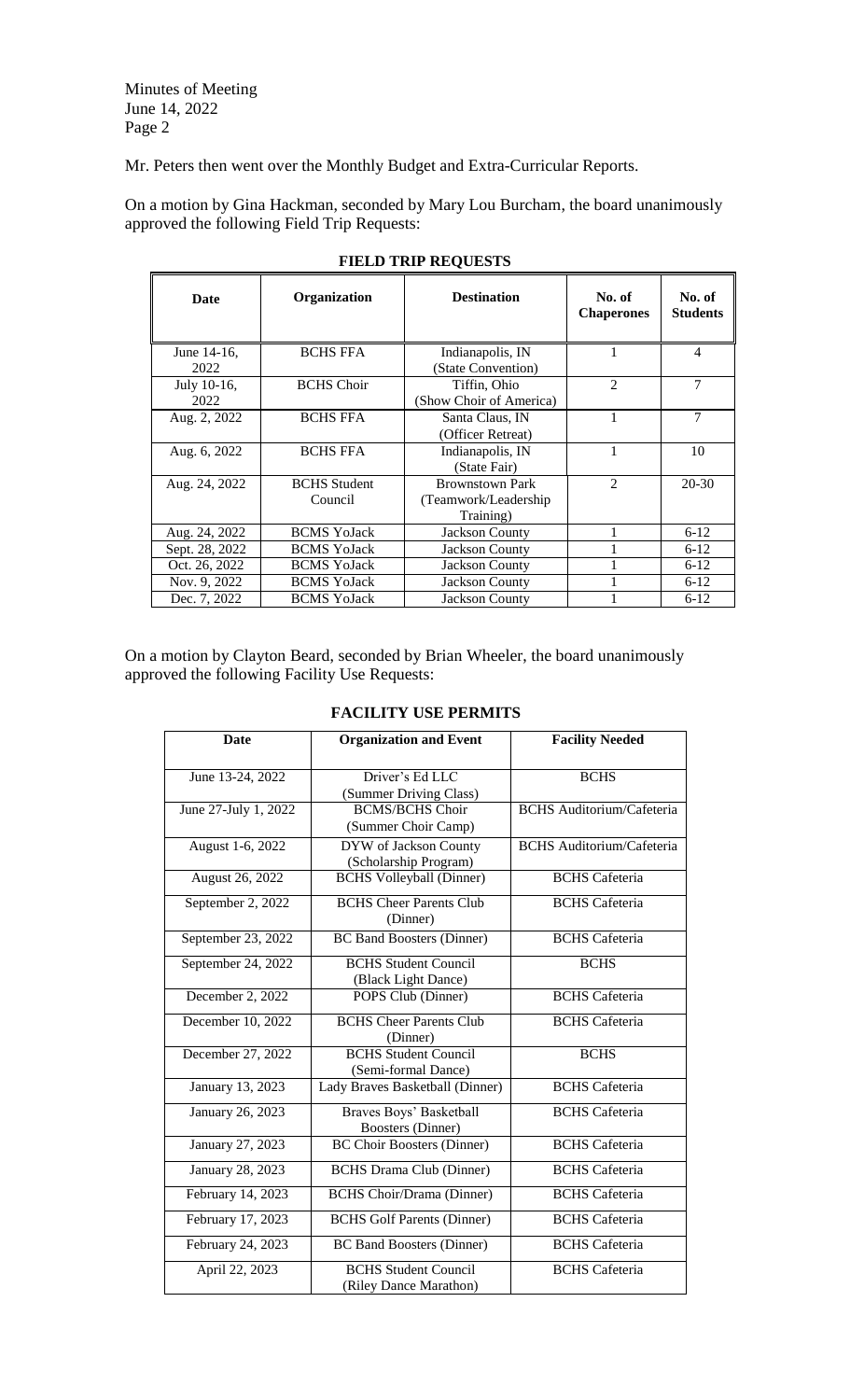Minutes of Meeting June 14, 2022 Page 3

On a motion by Gina Hackman, seconded by David Martin, the board unanimously approved the following Personnel Actions:

#### **RESIGNATIONS/TERMINATIONS:**

| Jill Carlin             | <b>BCHS</b> Yearbook Sponsor                        |
|-------------------------|-----------------------------------------------------|
| Maria Conklin           | BCHS Science Academic Team Coach (Split Position)   |
| Maria Conklin           | <b>BCHS</b> Science Olympiad Coach (Split Position) |
| Jessica Grelle          | <b>BCCSC Bus Driver Route #6</b>                    |
| <b>Ashley Meadows</b>   | BES Instructional Aide (28 Hour Position)           |
| Kayla Minton            | <b>BES</b> Teacher                                  |
| Colton Patriquin        | <b>BCHS</b> Social Studies Teacher                  |
| Colton Patriquin        | <b>BCHS</b> Intramurals Coach                       |
| Colton Patriquin        | <b>BCHS</b> Summer Assistant Football Coach         |
| Robin Perry             | <b>BCHS</b> Business Education Teacher              |
| Robin Perry             | <b>BCHS</b> Maverick Challenge Coordinator          |
| Cindy Pitts             | <b>BCCSC Bus Driver Route #11</b>                   |
| <b>Heather Williams</b> | <b>BCHS</b> Special Needs Aide                      |

#### **RECOMMENDATIONS:**

| Jalyn Barker       | <b>BCHS</b> Special Needs Aide                                |
|--------------------|---------------------------------------------------------------|
| Justin Brewer      | <b>BCHS</b> Summer Assistant Football Coach                   |
| Todd Brown         | <b>BCHS</b> Assistant Football Coach                          |
| Kelly Deck         | <b>BCHS Volunteer Assistant Volleyball Coach</b>              |
| Judy Doyle         | <b>BCCSC Summer Help</b>                                      |
| Josie Hackman      | BCHS Science Academic Team Coach (Split Position)             |
| Josie Hackman      | BCHS Science Olympiad Coach (Split Position)                  |
| Shelby Hounshel    | <b>BCCSC Summer Help</b>                                      |
| Zach McCorv        | <b>BCHS Girls Summer Half Assistant Basketball Coach</b>      |
| Nicole Otte        | <b>BES</b> Special Needs Aide                                 |
| Jaelyn Reynolds    | <b>BES</b> Special Needs Aide                                 |
| Brian Savilla      | <b>BCHS</b> Social Studies Teacher                            |
| Deb Schwartz       | BCHS Temporary JAG Teaching Position (Aug. 4 - Sept. 2, 2022) |
| Miranda Stuckwisch | <b>BCHS</b> Assistant Cheerleading Coach                      |
| Joan Trimpe        | BCMS Instructional Aide (28 Hour Position)                    |
| Jeanette Yoder     | <b>BCHS</b> Yearbook Sponsor                                  |

# **TRANSFER:**

Dawn Edwards BES Special Needs Aide to BES Instructional Aide (28 Hour Position)<br>
Janice Lockman BCMS Instructional Aide (28 Hour Position) to BES Special Needs Aide BCMS Instructional Aide (28 Hour Position) to BES Special Needs Aide

Mr. Taylor recommended Blakli Hukill as BES Assistant Principal. On a motion by Brian Wheeler, seconded by Gina Hackman, the board unanimously approved the recommendation.

Mr. Taylor asked for consideration of part-time Occupational Therapist become a fulltime Occupational Therapist. On a motion by Paul Borden, seconded by Mary Lou Burcham, the board unanimously approved the part-time position to become a full-time position.

Mr. Taylor asked for approval of 2022-23 Administrator salaries and benefits. On a motion by Clayton Beard, seconded by Brian Wheeler, the board unanimously approved the 2022-23 Administrators salaries and benefits.

Mr. Taylor asked approval to renew Administrative Contracts. On a motion by David Martin, seconded by Gina Hackman, the board unanimously approved the renewal of contracts.

Mr. Taylor asked approval of textbook rental for the 2022-23 school year. Textbook rental remains 25% of the purchase costs and 15% of the purchase cost if the books have been used longer than six years for the middle school and high school. BES Pre-School will be-\$92.00, Kindergarten- \$119.00, grade 1-\$143.00, grade 2-\$146.00, grade 3-\$151.00, grade 3 High Ability-\$163.00, grade 4-\$135.00, grade 4 High Ability- \$147.00, grade 5-\$125.00, and grade 5 High Ability-\$125.00. On a motion by Gina Hackman, seconded by Mary Lou Burcham, the board unanimously approved the fees.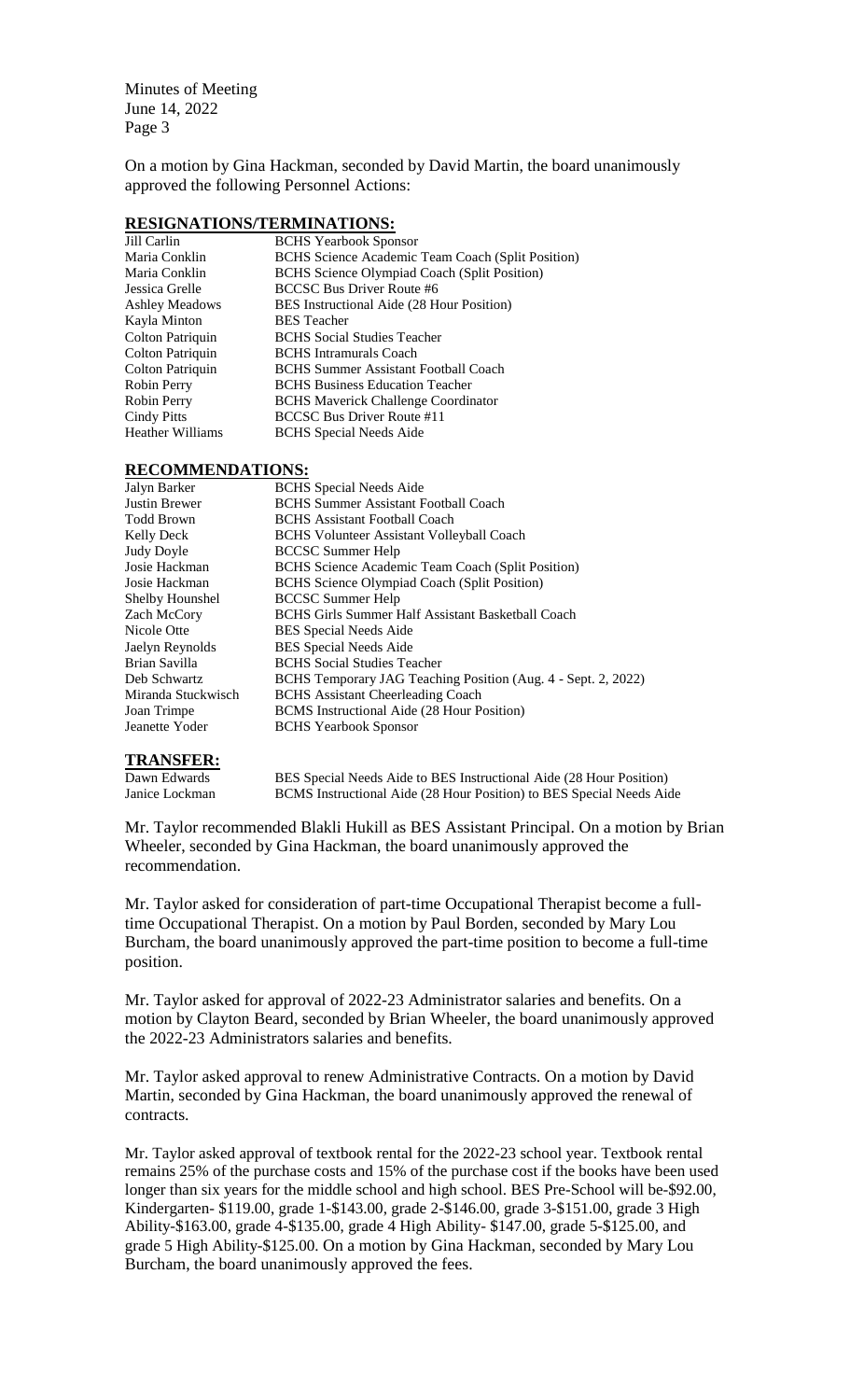Minutes of Meeting June 14, 2022 Page 4

Mr. Taylor asked approval of 2022-2023 School Improvement Plans. On a motion Gina Hackman, seconded by Brian Wheeler, the board unanimously approved the plans.

Mr. Taylor asked for approval of participation in HPS and IAESC Procurement Group for third party purchasing. On a motion by Gina Hackman, seconded by Mary Lou Burcham, the board approved the participation.

Mr. Peters reported that all BCCSC buses passed the DOT Inspection.

Mr. Taylor and Scott Shade gave an update from the work session held on Tuesday, May 31<sup>st</sup> in regards to possible options for future BCCSC Board of Trustees township representation.

Mr. Taylor stated that BCCSC has made the following improvements to ensure the safety of the students and personnel.

- Added an additional School Resource Officer (2)
- Increased the number of administrators who are School Safety trained from 1 to 7
- Have 2 administrators and 2 SROs that have completed A.L.I.C.E. Instructor training.
- Have held A.L.I.C.E. training sessions for all school personnel.
- Plan to conduct future A.L.I.C.E. training and drills.
- Over 200 security cameras inside and outside our schools and administrative office.
- Shatterproof glass on all first floor and office windows Corporation wide.

Mr. Taylor stated that BCCSC currently has over100 students registered to attend the joint program with the Boys & Girls Club, and over 70 students that are attending each day throughout the summer.

Mr. Taylor welcomed Jerry Hounshel on his appointment to the board by the Advisory board of Driftwood Township, and Clayton Beard on his reappointment by the Salt Creek Township Advisory Board.

Mr. Taylor stated that Mrs. Goshorn, BCCSC Special Education Director, has been awarded a PATINS AEM (Accessible Educational Materials) Grant for the second year in a row. The grant will provide paid Access to uPAR, Snap & Read, and Co:Writer for all of our district for at least 1 calendar year. It includes all associated training and 2 registrations to PATINS annual conference. The adaptive technology devices provided in this grant were highlighted in the presentation that was shown in the May board meeting.

Mr. Taylor stated that BCCSC has been working with architects from Tower-Pinkster to form preliminary plans for a tornado safe room/gymnasium at BES. Based on the FEMA regulations of 5 square feet per person we would be able to construct a building the size of 1 full size court with 2 cross courts, a stage area, 2 dressing areas, and bleachers. Mr. Young, Mr. Ude, Mr. Peters, representatives from Tower-Pinkster and I have been working on all of the preliminary steps for the grant application.

In other business, Mr. Taylor asked approval of the 2022-23 Lunch and Breakfast prices to meet federal guidelines. The free meal program for all students will end before the start of the upcoming school year. The student lunch charge will remain the same at each building keeping the price at the High School \$2.90, Middle School \$2.75, and the Elementary School \$2.60. Adult lunch price will remain the same at \$4.60. All student breakfast prices will remain the same at \$1.40, and adult breakfast will remain the same at \$2.50. On a motion by Gina Hackman, seconded by Paul Borden, the board unanimously approved the lunch and breakfast prices.